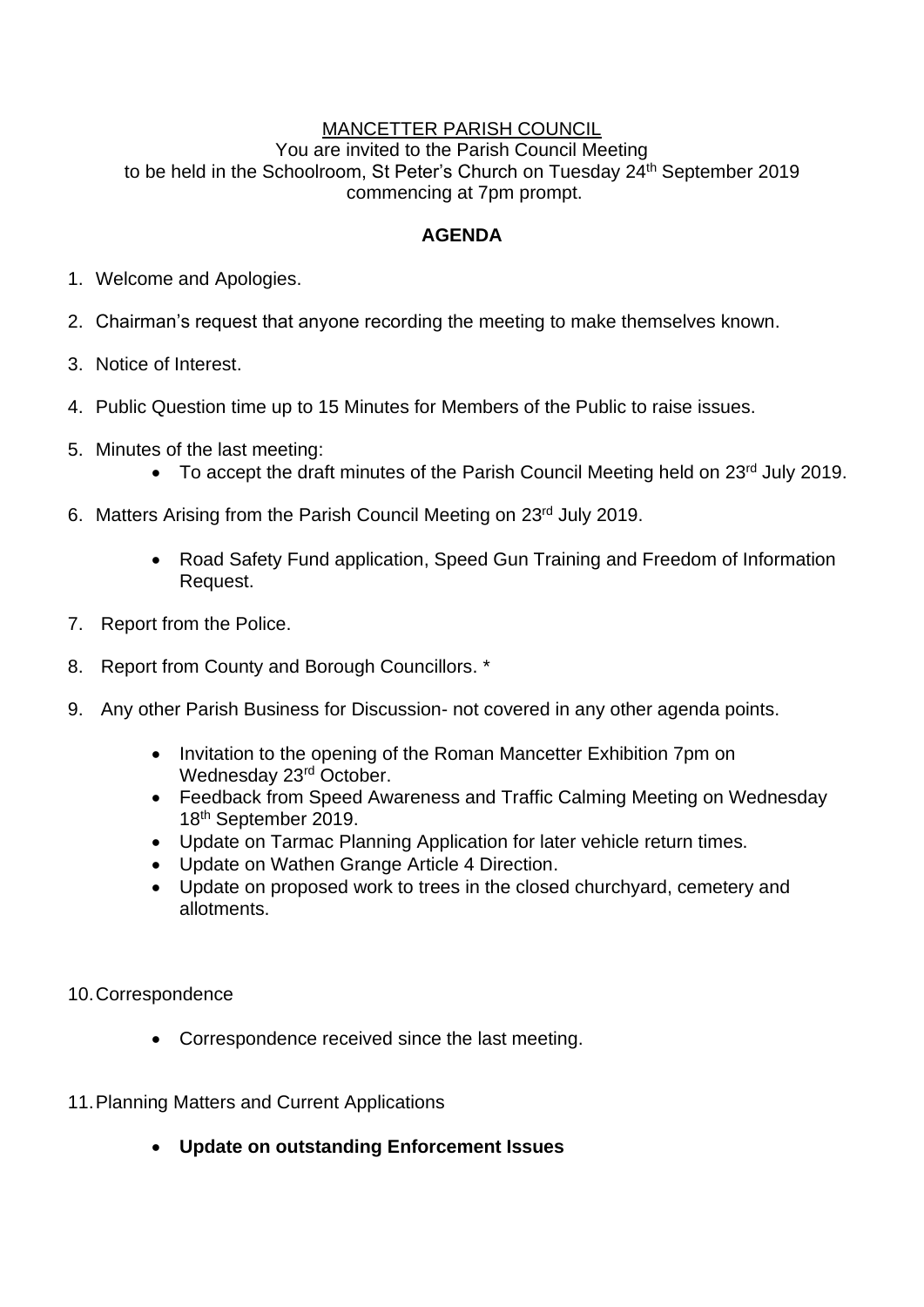### **Previous Applications**

- PAP/2018/0050 Land adjacent to Fir Tree Paddock Amendments of Planning/Appeal Conditions – **Pending**
- PAP/2019/0256 Land 50 metres south of Kirby Glebe Farm Atherstone Road Hartshill – Change of land use for a residential caravan site for 4 families each with 2 caravans and erection of 4 amenity buildings- **Pending**
- PAP/2019/0289 34 Ridge Lane First Floor Rear Extension **Granted**

# **Current Applications**

- PAP/2019/0457 Kirby Glebe Farm Change of land use for a residential caravan site for 7 families each with 2 caravans and erection of 3 amenity buildings -
- PAP/2019/0489 Certificate of Lawfulness Greenacres Nuneaton Road –

## 12.Finance

- . • Signing of all payments since the last meeting in accordance with the Bank mandate.
- To sign and adopt updated Financial Regulations to incorporate changes made by NALC in July 2019.
- To discuss the revised renewal fee for the North Warwickshire Area Committee of Parish Councils.
- To consider and agree whether to reallocate further funds from the election costs budget towards traffic calming and speed awareness following receipt of the final invoice for costs for the 2019 Parish Council elections.
- To discuss any budget requests outside of normal annual expenditure in relation to specific projects, in order to prepare for the 2020/2021 Parish Council budget and precept request.
- Update on Internal and External Audits.
- CCLA Bond email directive.

### **13** Cemetery and Maintenance around the Parish

### **Exclusion of the Public and Press**

**That under Section 100A(4) of the Local Government Act 1972, the public and press be excluded from the meeting for the following items of business, on the grounds that it involves the likely disclosure of exempt information as defined by Schedule 12A to the Act.**

# **EXEMPT INFORMATION**

# • **Report on Cemetery Benches, Cemetery Rules and Risk Assessments**

By reason of the reports containing information relating to an individual.